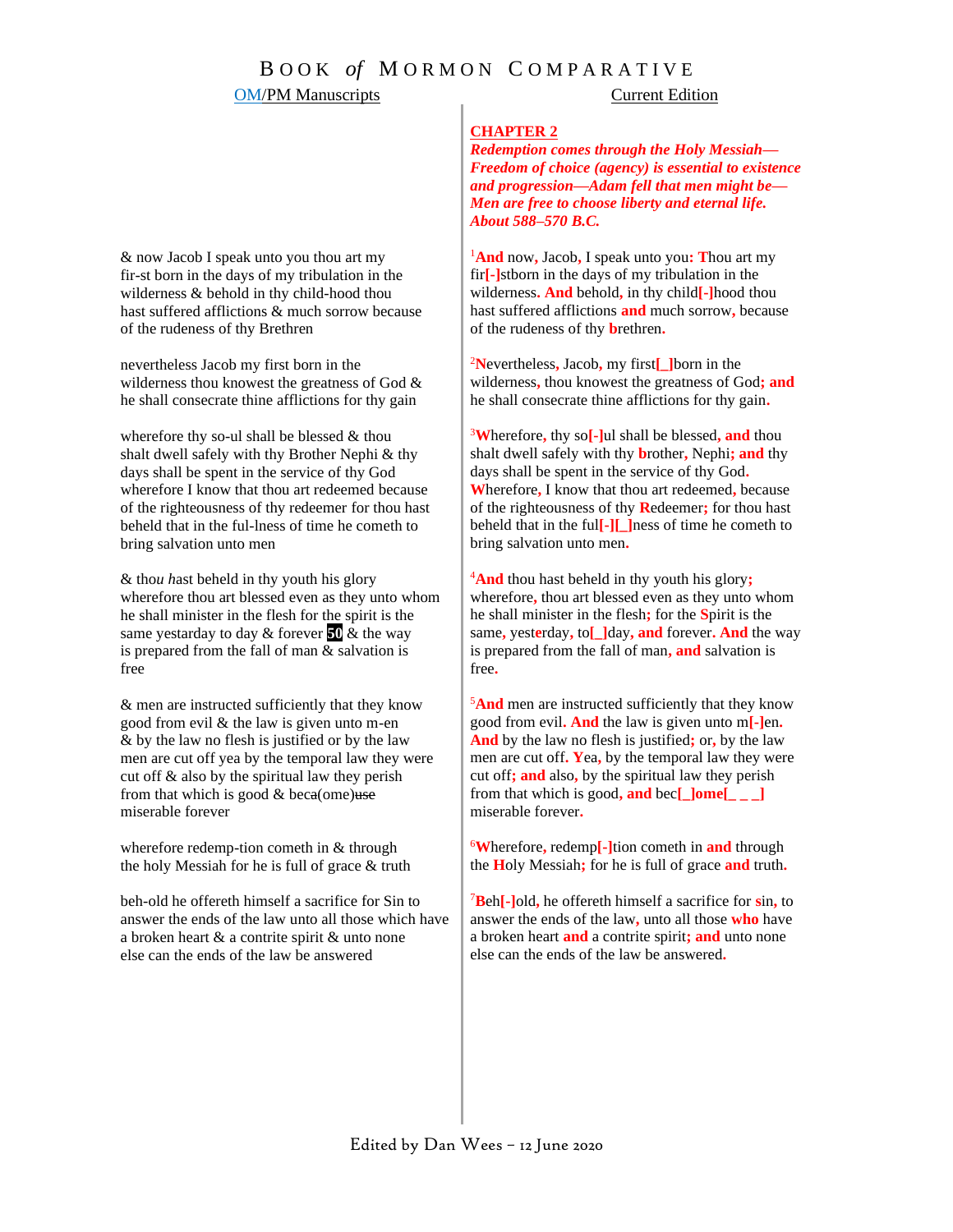## B O O K *of* M O R M O N C O M P A R A T I V E

## OM/PM Manuscripts Current Edition

## wherefore how great the importa-nce to make these things known unto the inhabitents of the earth that they may know that there is no flesh that can dwell in the presance of God save it be through the merits & mercy & grace of the holy Messiah which layeth down his life according to the flesh & taketh it again by the power of the spirit that he may bring to pass the resurrection of the dea*d* being the first  $\triangle$ that sh-ould rise

wherefore he is the first fruits unto God inas much as he shall m-ake intersession for all the children of men & they that believe in him sha-ll be saved

& because of the intersession for all. all men cometh unto God whe (whe)-refore they stand in the presance of him to be judged of him according to the truth & holiness which is in him wherefore the ends of the law which the holy one hath given unto the inflicting of the punishment which is affixed which punishment that is affixed is in opposition to that of the happiness which is aff-ixed to answer the ends of the atonement

for it must needs be that there is an opposition in all things if not so my first born in the wilderness righteo-usness could not be brought to pass neither wickedness neither holiness nor miseary neither good nor bad wherefore all things must needs be acco(a compound) mplis-h(in)ed one wherefore if it should be one body it must needs remain as dead haveing no life neither death nor corruption nor incorruption happiness nor miseary neither sense nor insensibility

wherefore it must needs have be-en created for a thing of nought wherefore there would have been no purpose in the end of its creation wherefore this thing must needs destroy the wisd-om of God & his eternal purposses & also the power & the mercy & the justice of God

& if ye shall say there is no law ye shall also say there is no sin  $&$  if ye sh shall say there is no Sin ye shall also say there is no righteousness & if there be no righteousness there be no happi*n*ess & if there be no righteousness nor happiness there be no punishment nor miseary & if these things are not th-ere is no God & if there is no God we are not neither the earth for there could have been no creation of things neither to act nor to be acted upon wherefore all things must have vanished away

<sup>8</sup>**W**herefore**,** how great the importa**[-]**nce to make these things known unto the inhabit**a**nts of the earth**,**  that they may know that there is no flesh that can dwell in the pres**e**nce of God**,** save it be through the merits**, and** mercy**, and** grace of the **H**oly Messiah**, who** layeth down his life according to the flesh**, and**  taketh it again by the power of the **S**pirit**,** that he may bring to pass the resurrection of the dead**,** being the first **[\_]**that sh**[-]**ould rise**.**

<sup>9</sup>**W**herefore**,** he is the first**[\_]**fruits unto God**,** inas**[\_]**much as he shall m**[-]**ake inter**c**ession for all the children of men**; and** they that believe in him sha**[-]**ll be saved**.**

<sup>10</sup>**And** because of the inter**c**ession for all**,** all men come**[\_ \_]** unto God**; [\_ \_ \_] whe[-]**refore**,** they stand in the pres**e**nce of him**,** to be judged of him according to the truth **and** holiness which is in him**. W**herefore**,** the ends of the law which the **H**oly **O**ne hath given**,** unto the inflicting of the punishment which is affixed**,** which punishment that is affixed is in opposition to that of the happiness which is aff**[-]**ixed**,** to answer the ends of the atonement**—**

<sup>11</sup>**F**or it must needs be**,** that there is an opposition in all things**. I**f not so**,** my first**[\_]**born in the wilderness**,** righteo**[-]**usness could not be brought to pass**,** neither wickedness**,** neither holiness nor mise**[\_]**ry**,** neither good nor bad**. W**herefore**,** all things must needs be

**[\_ \_ \_ \_]a compound[\_ \_ \_ \_ \_][-][\_]in[\_ \_]** one**;**  wherefore**,** if it should be one body it must needs remain as dead**,** hav**[\_]**ing no life neither death**,** nor corruption nor incorruption**,** happiness nor mise**[\_]**ry**,** neither sense nor insensibility**.**

<sup>12</sup>**W**herefore**,** it must needs have be**[-]**en created for a thing of n**a**ught**;** wherefore there would have been no purpose in the end of its creation**. W**herefore**,** this thing must needs destroy the wisd**[-]**om of God **and** his eternal purpos**[\_]**es**, and** also the power**, and** the mercy**, and** the justice of God**.**

<sup>13</sup>**And** if ye shall say there is no law**,** ye shall also say there is no sin**. [X] I**f ye **[\_ \_]** shall say there is no **s**in**,** ye shall also say there is no righteousness**. And** if there be no righteousness there be no happiness**. And** if there be no righteousness nor happiness there be no punishment nor mise**[\_]**ry**. And** if these things are not th**[-]**ere is no God**. And** if there is no God we are not**,** neither the earth**;** for there could have been no creation of things**,** neither to act nor to be acted upon**;** wherefore**,** all things must have vanished away**.**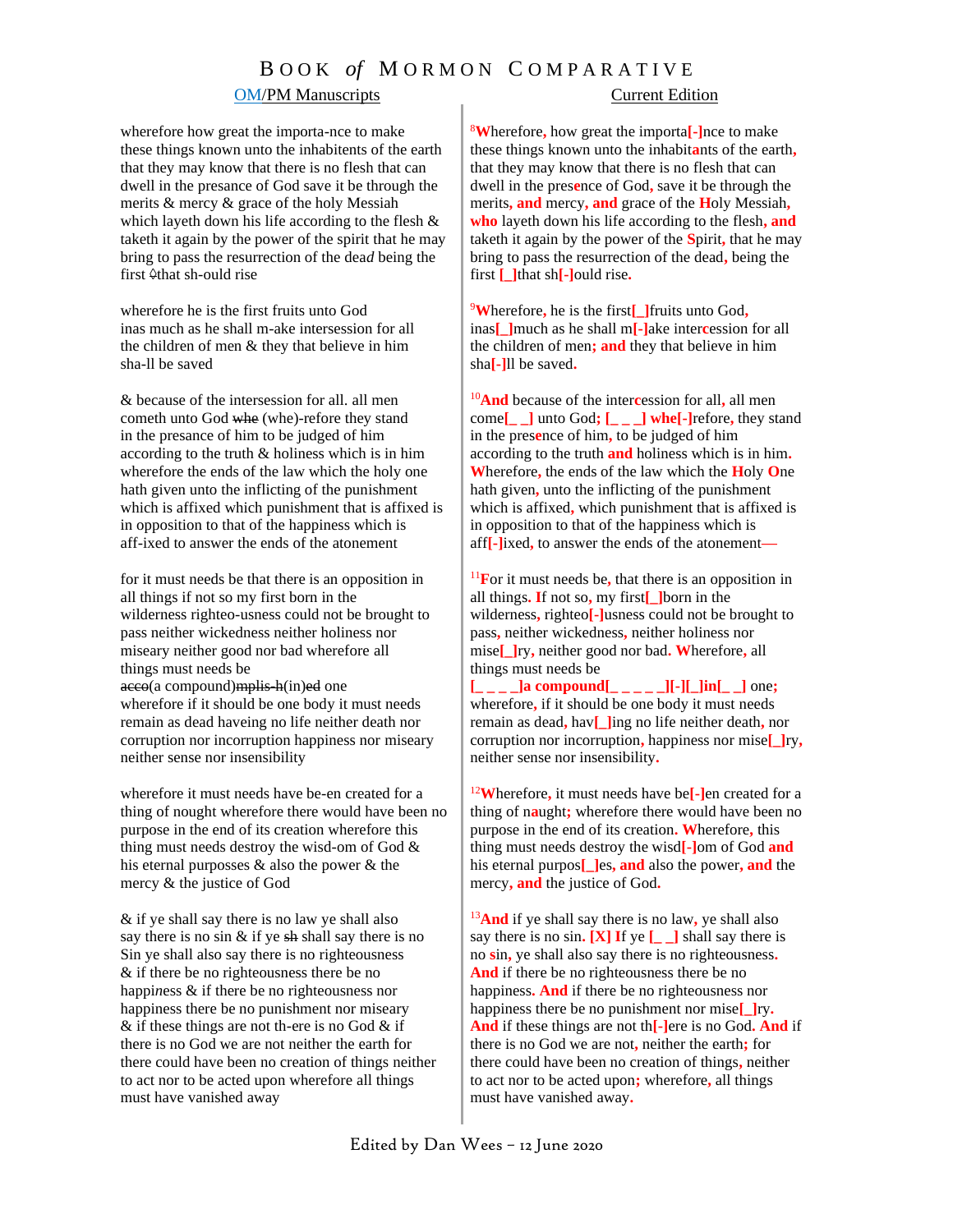# B O O K *of* M O R M O N C O M P A R A T I V E

## OM/PM Manuscripts Current Edition

& now my Son I speak unto **51** you these things for your profit & learning for there is a God & he hath created all thi-ngs both the heavens & the earth  $\&$  all things that in them is both things to act & thin-gs to be acted upon

& to bring about his eternal purposes in the end of man after that he had created our first parents & the beasts of the field & the fowls of the air & in fine all things which are created it must needs be that there was an opposition ev-en the forbidden fruit in opposition to the tree of life the one being sweet  $&$  the  $&$ -other bitter

wherefore the Lord God gave unto man that he should act for himself wherefore man could not act for himself save it should be that he were entised by the one or the other

& I Lehi according to the things which I have rea*d* must needs suppose that an Angel of God according to that which is written had fallen from heaven wherefore he became a devil haveing sought that wh*i*ch was evil before God

& because that he had fallen from heaven & had became miserable forever *h* he sought also the miseary of all mankind wherefore he sayeth unto eve yea even that old serpant which is the Devil which is the father of all lies wherefore he sayeth pa-rtake of the forbidden fruit & ye shall not die but ye shall be as God knowing good & evil

& after that Adam & Eve had partaken of the forbidden fruit they were driven out from the garden of Eden to till the Earth

& they have brought forth children ye-a even the family of all the earth

& the days of the children of me*n* were p*r*olonged accor-ding to the will of God that they might repent while in the flesh wherefore their st-ate became a State of probation & their time was lengthened according to the co-mmandments which the Lord God gave unto the children of men for he gave com-mandment that all men must repent for he shewed unto all men that they -were lost because of the transgression of their parents

& now behold if Adam had not transgressed he would not have fallen but he would have remained in the Garden of *E*den & all things which were created must have remained in the same state in which they were after that they were created & they must have remained forever & had no end

<sup>14</sup>**And** now**,** my **s**on**s,** I speak unto you these things for your profit **and** learning**;** for there is a God**, and** he hath created all thi**[-]**ngs**,** both the heavens **and** the earth**, and** all things that in them **are,** both things to act **and** thin**[-]**gs to be acted upon**.**

<sup>15</sup>And to bring about his eternal purposes in the end of man**,** after **[X]** he had created our first parents**, and** the beasts of the field **and** the fowls of the air**, and** in fine**,** all things which are created**,** it must needs be that there was an opposition**;** ev**[-]**en the forbidden fruit in opposition to the tree of life**;** the one being sweet **and** the **[\_][-]**other bitter**.**

<sup>16</sup>**W**herefore**,** the Lord God gave unto man that he should act for himself**. W**herefore**,** man could not act for himself save it should be that he **was** enti**c**ed by the one or the other**.** 

<sup>17</sup>**And** I**,** Lehi**,** according to the things which I have read**,** must needs suppose that an **a**ngel of God**,** according to that which is written**,** had fallen from heaven**;** wherefore**,** he became a devil**,** hav**[\_]**ing sought that which was evil before God**.**

<sup>18</sup>**And** because **[X]** he had fallen from heaven**, and** had bec**o**me miserable forever**, [\_]** he sought also the mise**[\_]**ry of all mankind**. W**herefore**,** he **said** unto **E**ve**,** yea**,** even that old serp**e**nt**, who** is the **d**evil**, who** is the father of all lies**,** wherefore he **said: P**a**[-]**rtake of the forbidden fruit**, and** ye shall not die**,** but ye shall be as God**,** knowing good **and** evil**.**

<sup>19</sup>**And** after **[X]** Adam **and** Eve had partaken of the forbidden fruit they were driven out **of** the garden of Eden**,** to till the **e**arth**.**

<sup>20</sup>**And** they have brought forth children**;** ye**[-]**a**,** even the family of all the earth**.**

<sup>21</sup>**And** the days of the children of men were prolonged**,** accor**[-]**ding to the will of God**,** that they might repent while in the flesh**;** wherefore**,** their st**[-]**ate became a **s**tate of probation**, and** their time was lengthened**,** according to the co**[-]**mmandments which the Lord God gave unto the children of men**. F**or he gave com**[-]**mandment that all men must repent**;** for he sh**o**wed unto all men that they **[-]**were lost**,** because of the transgression of their parents**.**

<sup>22</sup>**And** now**,** behold**,** if Adam had not transgressed he would not have fallen**,** but he would have remained in the **g**arden of Eden**. And** all things which were created must have remained in the same state in which they were after **[X]** they were created**; and** they must have remained forever**, and** had no end**.**